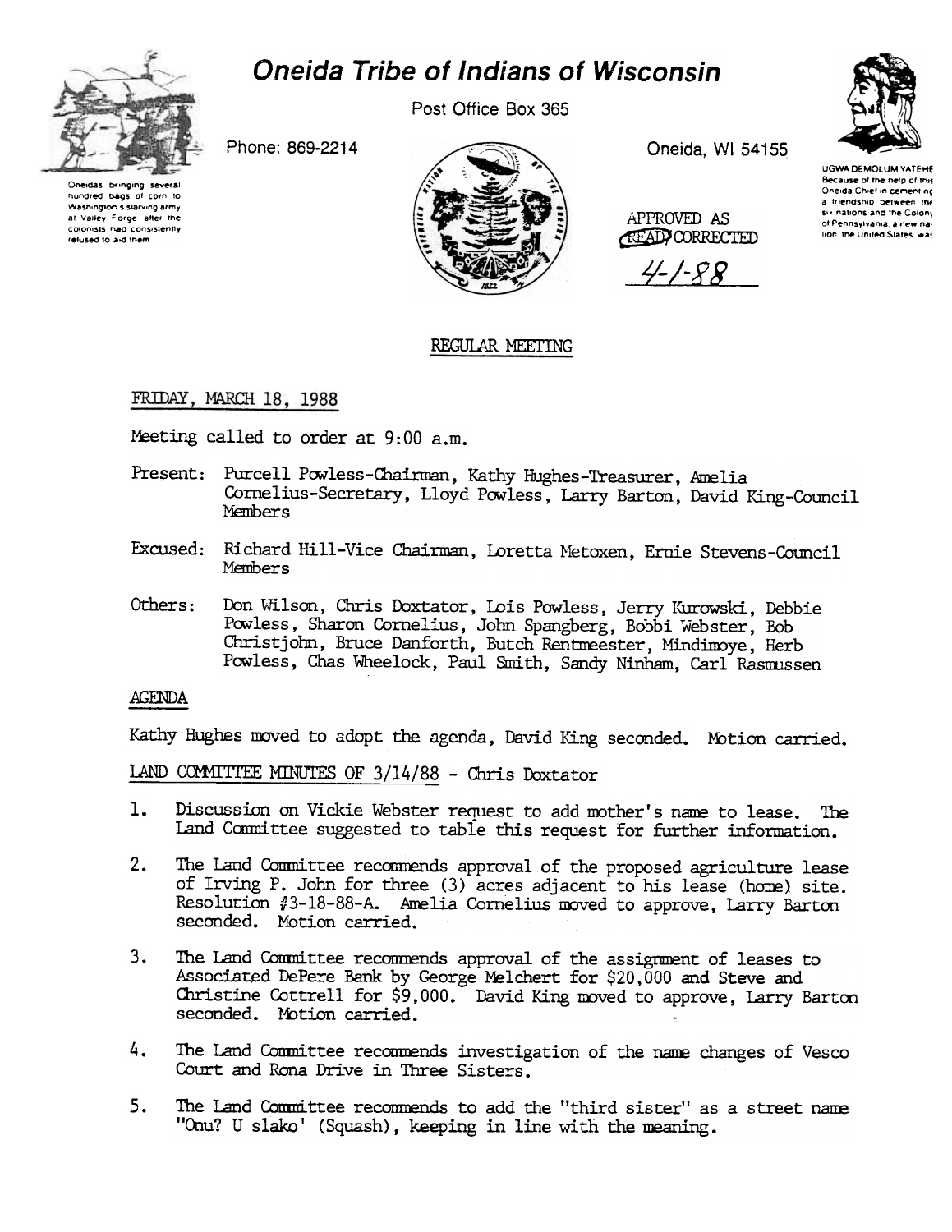#### LAND COMMITTEE RECOMMENDATIONS (Continued)

- 6. The Land Committee recommends to name the remaining streets after Oneida family names. David King moved to approve items  $4^{\circ}5$  & 6, Amelia Cornelius seconded. Motion carried.
- $7.$ The Land Committee recommends approval of an agriculture lease to Marvin Burkel from April 1 to October 1, 1988 for 15 acres at \$30 per acre on the Pierre land. This will not interfere with plans should we wish to enter onto the property since he will seed it with grass and include it in his crop set-aside, also will be recovering a portion of the taxes. David King moved to approve, Amelia Cornelius seconded. Motion carried.
- 8. The Land Conmittee recornensis the following as first and second choice free the following and the forest the conmittee.<br>The form in terms of the following the comparing the control of the form is control. The Land Conm for the short term rental of the Howe property. (1) Doreen Perrote  $\&$  (2) Pete King. Kathy Hughes moved to approve, Larry Barton seconded. Motion carried.
	- 9. The Land Committee recommends to deny the request of Mr. Powless' request for reimbursal for the Appleton property. Kathy Hughes moved to approve, Larry Barton seconded. Motion carried.

#### DONATION TO CHANNEL 11 - MUSCULAR DYSTROPHY AUCTION

Amelia Cornelius moved to approve the request and to give baskets valued at \$50 from the Oneida Mlseum and to approve the \$50 for the basket from the Community Support Fund. Kathy Hughes seconded. Motion carried.

#### LAND NEGOTIATION STRATEGY MEMO FROM JO SWAMP

Jo Swamp is reconmending negotiation regarding land be held in Executive Session. It was decided to discuss the memo at the next Attorney meeting on March 29, 1988.

#### WALKER/CASTLE CONTRACT EXTENSION

Kathy Hughes to defer until Jerry L. Hill is present at meeting. Larry Barto seconded. Motion carried.

#### LOTTERY REGULATIONS

Kathy Hughes moved to defer until Jerry L. Hill is present. knelia Cornelius seconded. Motion carried.

#### VACATION REQUEST

Kathy Hughes requested approval for vacation from March 29 - April 1, 1988. Amelia Cornelius moved to approve, Larry Barton seconded. Kathy Hughes seconded. Motion carried.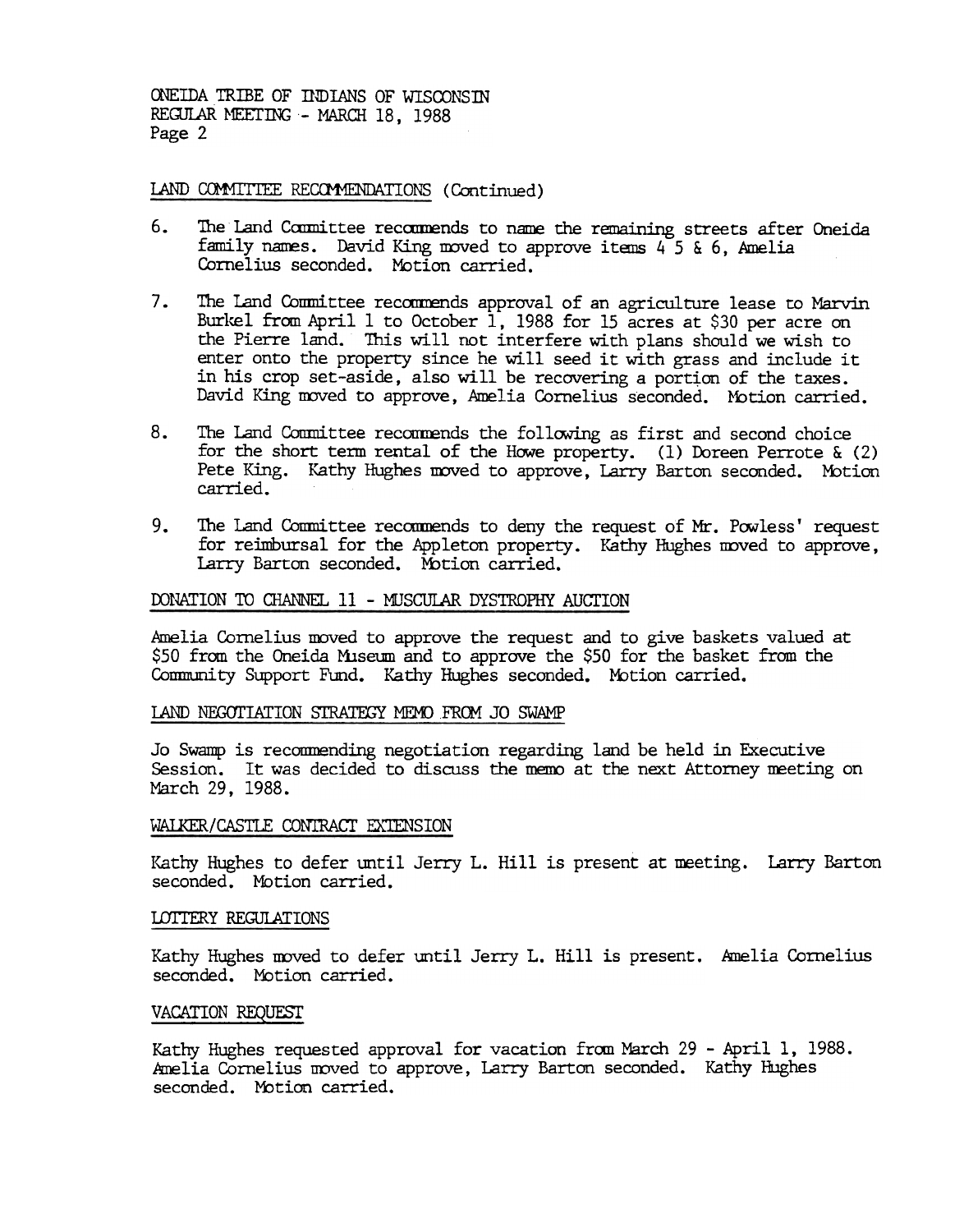#### ENROLLMENTS - Debbie Powless

Kathy Hughes moved to approve the following (48) names for enrollments in the Oneida Tribe of Wisconsin:

Alvarez, Jessica Lyrm Baird, Newman Metaxen Barton, Robert Cullen Cooper, Beverly Ann Cornejo, Alano Jessie Cornejo, Ramiro William Cornelius, Ky le Gary Cottrell, Cassandra Ann Doxtator, Roy Ervin Ehlert, Lee Edgar Hofer, Arthur Lawrence Huff, Amanda Kay John, Linda lee Jorgenson, Katie Lynn Krueger, Darrell Douglas ~toxen, Gabrielle Jade Ninham, Kimberly Fay Perrote, Amanda Leigh Powless, John Edwain III &nith, Isaiah Aaron Van Enkenvoort, Kyle James Webster, Dayna Ann Webster, Rhonda May Wilson, Matthew Allen

Baird, Alexander Ranan Barnes, Carl James Jr. Broadway, Earnest Jr. Cooper, George Lloyd Cornejo, Felicia Ruth Cornelius, Kathleen Rose Cornelius, Roxame Jill Cottrell, Travis Edwa Doxtater, Thomas Lee Hill, Russell Wayne Jr. Howard, Patricia Sonia Huff, Joshua Thomas. Jordan, Kristy Lynn Jorgenson, Kelly Michelle MendolIa, Aaron Christopher Ninham, Kenneth Richard Orr, David William Peters, Jessica Marie Skenandore, Julie Ann Stevens, Beckie Lynn Verheyen, Ashley Ann Webster, Petewakesit Williams, Florence Buelah Ki tto, Robyn Jane

David King seconded. Motion carried.

Uoyd Powless arrived.

BRIEF UPDATE ON MEETING WITH DNR & EPA ON MARCH 21 AT THE HEALTH CENTER AT 11: 00 A.M. -John Spangberg

Agenda will include the Super Fund Study; Fort Howard Paper Company Sludge Disposal Lagoons; DNR Plan Modification approval.

#### FORT HOWARD SLUDGE DISPOSAL LAGOONS

Bobbi Webster suggested a special meeting with local officials from Brown County and Green Bay to discuss the Tribes position within the next two weeks. Discussion on inviting local officials to Mardh 21, 1988 meeting.

David King moved to meet separately with Brown County officials and not to include them in the DNR & EPA meeting on March 21, 1988.

(Discussion on whether meeting on March 21, 1988 is an open or closed meeting. Sharon Cornelius informed the Business Committee that it can be a closed meeting.)<br>Amelia Cornelius seconded the motion. Larry Barton abstained. Motion

carried.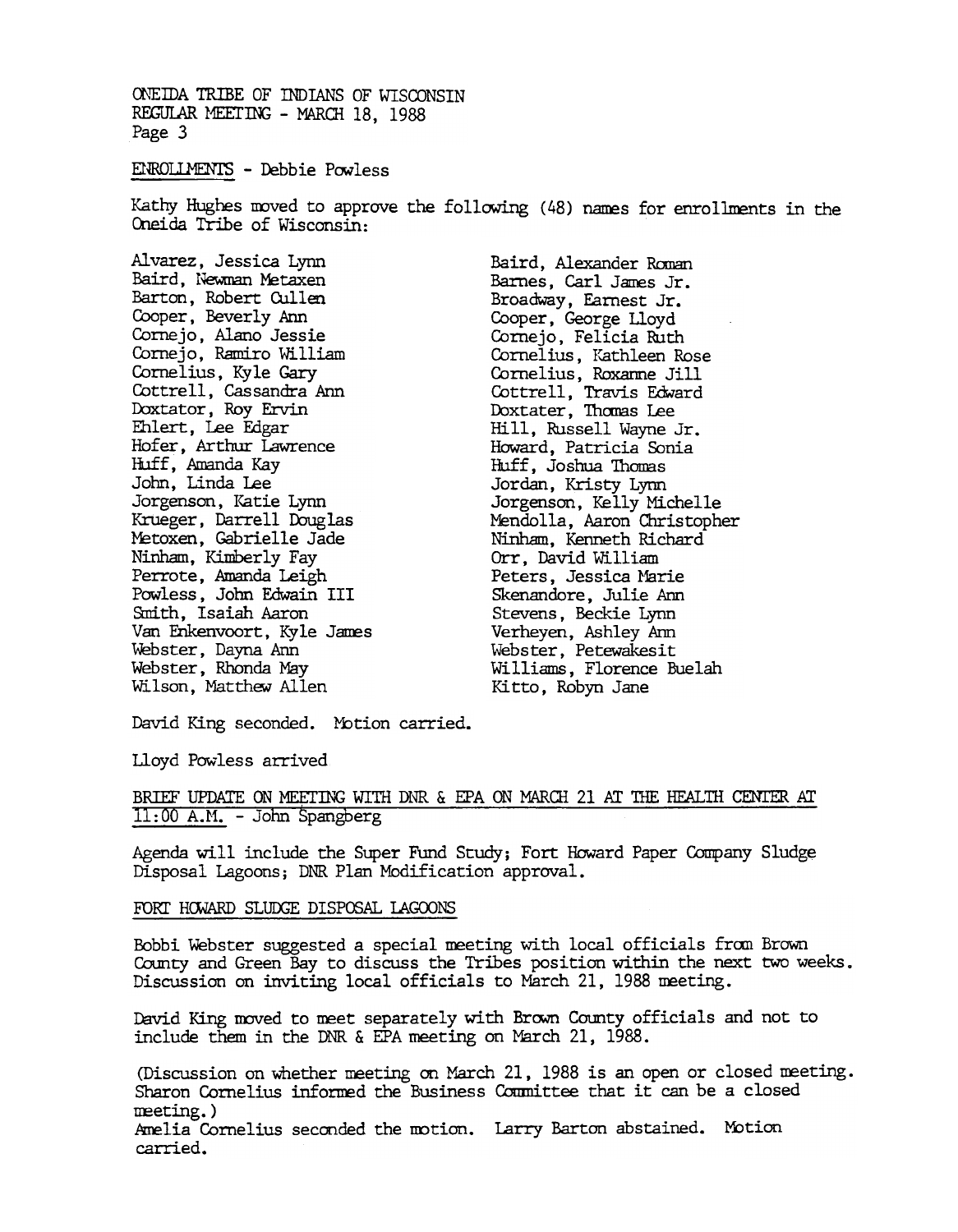#### POINT OF ORDER - Lloyd Powless

Lloyd Powless moved to call for a "Point of Order" for the 4 motions of March 4, 1988 meeting regarding the Trust Agreement and to rescind the 4 motions. Kathy Hughes seconded. Motion carried.

Lloyd Powless moved to have himself, Ernie Stevens, Loretta Metoxen and Kathy Hughes prepare a statement for the Special Meeting with the Trust Committee meeting on March 21, 1988. David King seconded. Mbtion carried.

## STEP I FACILITIES PLANNING COMMITTEE - Carl Rasmussen

The Committee has reviewed the six proposals from the engineering firm. Four firms are being selected to make a formal presentation on March 24, 1988. Discussion on whether Tribe should just approve low bid and not interview.

Larry Barton moved to follow the process adopted in January and to go through the interview process and the Committee make a recommendation back to the Business Committee as to who they prefer based on the criteria established. David King seconded. Motion carried.

WAIKER/CASTLE INC CONTRACT - Jerry L. Hill & Don Wilson

It Don Wilson previously presented the contract and reviewed changes with the Business Committee. David King moved to adopt the contract as follows:

AGREEMENT made between Walker/Castle Inc. and the Oneida Tribe of Indians of Wisconsin.

This agreement between Walker/Castle Inc. and the Oneida Tribe of Indians of Wisconsin covers the particulars that encompass the on-going training and follow-up support of a lottery for the Oneida Tribe of Indians of Wisconsin. Walker/Castle Inc. will assist and aid mnthly in the distribution, training and computerization of the lottery for the Oneida Tribe of Indians of Wisconsin in accordance with these subsequent guidelines:

- 1. Services to be provided by Walker/Castle Inc., on a monthly basis:
	-
	- A. Printing of 100,000 tickets monthly<br>B. Coordination of the production of t B. Coordination of the production of the lottery tickets with the printing vendor.
	- C. Coordination of the impact printing of the lottery ticket
	- Tidkets delivered to the Oneida Tribe weekly.
	- E. Tidkets in book form (500/book shrink wrapped)
	- F. Impact printing of up to 50,000 tickets on an as needed basis
	- G. Random numbers generated included for up to 50,000 tickets in Item F.
	- H. Diskettes provided on a weekly basis for up to 25,000 faces
	- I. Four (4) hours per month available time.